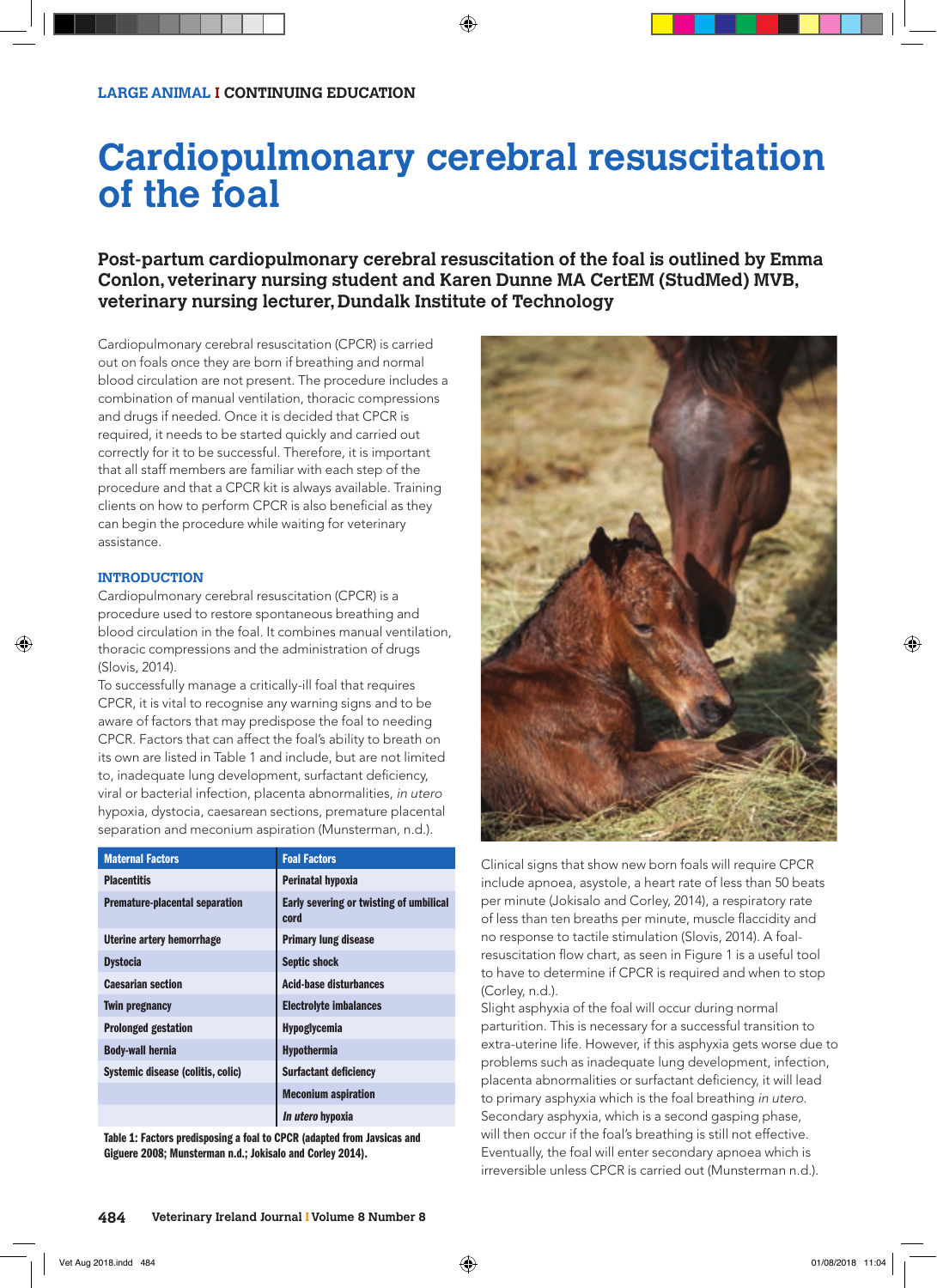

#### Figure 1: Resuscitation of the newborn foal flow chart (Corley n.d.).

### **FOAL ASSESSMENT**

A physical examination of the foal should be carried out before performing any CPCR, including measuring normal parameters as mentioned in Table 2. The exam can begin as soon as the foal can be seen passing through the mare's pelvic canal (Munsterman n.d.). If, upon initial assessment, the foal has a strong regular heart rate of over 60 beats per minute and there is spontaneous breathing of over 60 breaths per minute, then CPCR is not required and instead the foal just needs to be observed (Dunkle, 2010). Normal healthy foals will begin spontaneous breathing within one minute after birth. Sometimes this may not happen due to undeveloped lungs, respiratory tract infection, dystocia, or other factors listed in Table 1. If this is the case, CPCR is required (Kirby and Gelatt, n.d.).

| Age          | <b>Heart</b> rate        | <b>Respiratory rate</b>    | <b>Rectal</b><br>temperature |
|--------------|--------------------------|----------------------------|------------------------------|
| <b>Birth</b> | 60-80 beat/<br>minute    | <b>Gasping breaths</b>     | $37-39^{\circ}$ C            |
| 0-2 hours    | 120-150 beats/<br>minute | 40-60 breaths/<br>minute   | $37-39$ °C                   |
| 12 hours     | 80-120 beats/<br>minute  | $30-40$ breaths/<br>minute | $37-39^{\circ}C$             |
| 24 hours     | 80-100 beats/<br>minute  | $30-35$ breaths/<br>minute | $37-39$ °C                   |

Table 2: Normal parameters for the newborn foal (Shepherd, 2010).

It is normal for the foal's breathing rate to be high within the first hour of life (Kirby and Gelatt n.d.). Once breathing normally, foals should have a respiratory rate of 60-80 breaths per minute and have a heart rate of 60-70 beats per minute, but this can be higher (Javsicas and Giguere, 2008). Upon auscultation, the heart should have a normal rhythm (Munsterman n.d.). Arrhythmias due to atrial fibrillation or premature atrial or ventricular contraction are sometimes

heard and are only an issue is they persist after the first few days of life (Kirby and Gelatt, n.d.).

Bradycardia of less than 40 beats per minute is normal during forceful contractions and the heart rate should increase to a normal rate once the foal's thorax has passed the mare's birth canal. If the heart rate does not increase, immediate assistance is needed (Kirby and Gelatt, n.d.). It is normal for a foal to be born with slightly cyanotic mucous membranes that will resolve to a normal pink colour within minutes. If this does not occur, it is a sign for intervention (Kirby

and Gelatt, n.d.). The foal should develop a righting reflex within five minutes after birth which enables the foal to stay in a normal upright position (Dunkle, 2010). This can be assessed by placing the foal in sternal recumbency and seeing if he or she can stand upright.

Physical stimulation is needed if the foal does not breathe or move within the first minute of being born. This can be done by vigorously rubbing the body with clean, dry towels or straw. If this does not work, then the foal requires CPCR immediately (Munsterman, n.d.).

The modified appearance, pulse, grimace, activity, and respiration (Apgar) scoring system for foals can be used, as shown in Table 3, to determine if a foal needs CPCR or not. CPCR is indicated if the foal scores a two or three. (Munstermann n.d.).

|                                 | Score 1                          | Score 2                               | Score 3       |
|---------------------------------|----------------------------------|---------------------------------------|---------------|
| <b>Heart Rhythm</b><br>and Rate | Regular, >60<br>beats per minute | Irregular, <60<br>beats per<br>minute | <b>Absent</b> |

Table 3: Modified Apgar scoring system for equine neonates (Munsterman n.d.).

#### **PREPARATION**

CPCR is most successful when the people involved are prepared.Therefore, CPCR should always be anticipated when the mare and foal are presenting common issues that require CPCR (Dunkle 2010), as described in Table 1. The best way to stay prepared is to always have a CPCR kit at hand that is fully stocked with clean and fully-working equipment and in-date medications. The equipment needed is listed in Table 3 (Javsicas and Giguere, 2008; Dunkle, 2010).

Regular practice of CPCR at the beginning of each foaling season by all staff members will ensure everyone knows how to perform each role (Dunkle, 2010).

Educating clients and showing them how to perform CPCR is a good idea as veterinary staff may not always be present when a mare begins to foal (Slovis, 2014).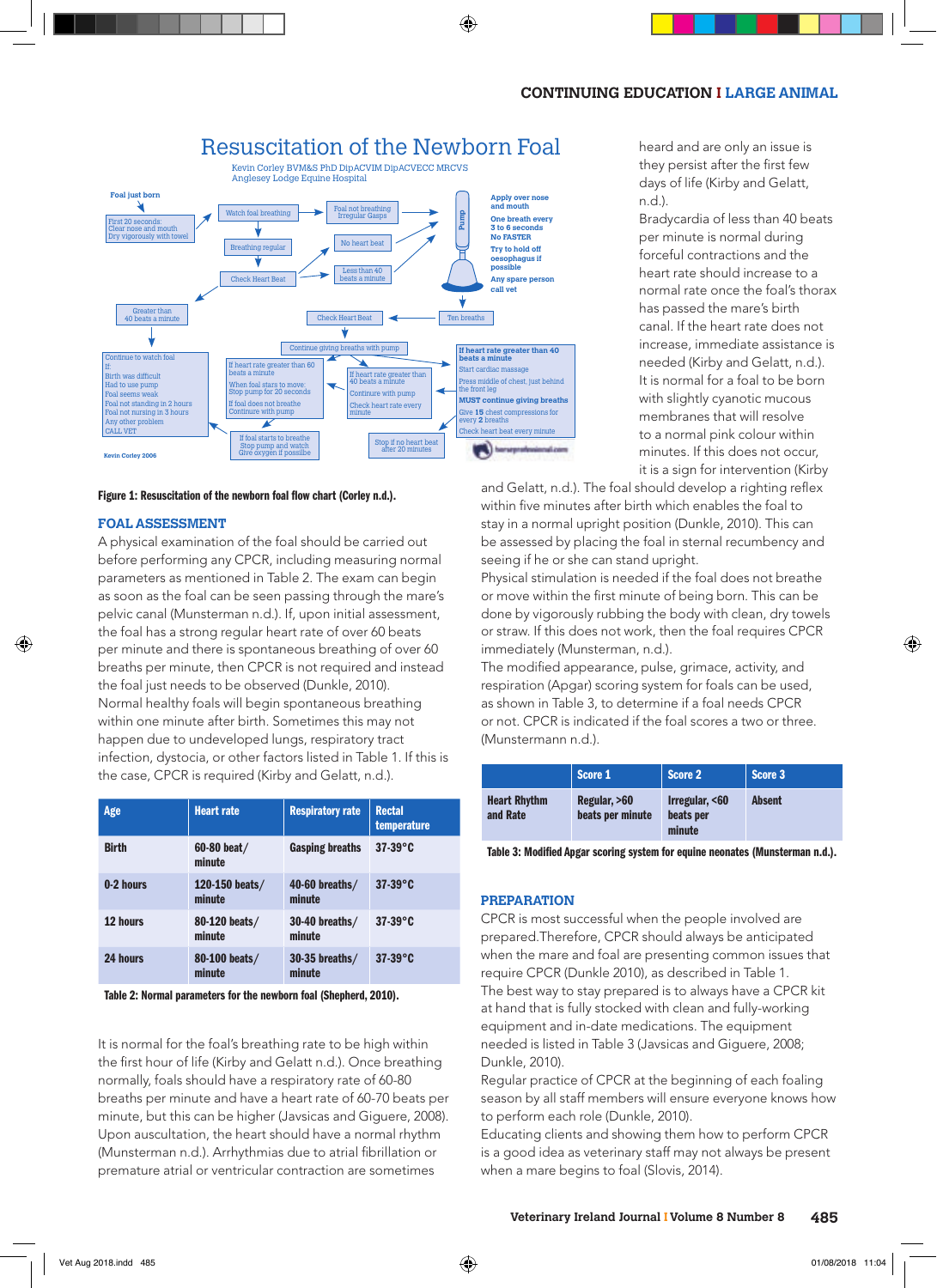### **AIRWAY**

The first step in performing CPCR is to establish an airway. Clear any fluid or foetal membranes from the nasal and oral cavities. It is important to remove any meconium present before the foal breathes to avoid aspiration. This can be achieved by suctioning the airway (Munsterman n.d.). The suctioning can be carried out with a bulb syringe or a mechanical suctioning machine if available. Suctioning the nares and oral cavity should only be performed for five to 10 seconds at a time. Suctioning for longer periods of time can stimulate the vagus nerve which can cause bradycardia (Javsicas and Giguere, 2008). Once the foal begins to breathe independently the suctioning should stop (Munsterman n.d.).

Positioning the head lower than the body can help drain any fluid. Slapping, swinging or hanging the foal by the hindlimbs is not recommended as it is likely to injure the foal (Javsicas and Giguere, 2008).

Nasotracheal intubation is performed to ensure that there is a patent airway. Generally, size 7-12mm endotracheal tubes that are 55cm long are used. The widest one possible should be used. When inserting the tube, place the foal in lateral or sternal recumbency and ensure that the head and neck are fully extended. The tube is inserted ventrally to the ventral meatus and then rotated before entering the trachea. There should be little resistance when placing the tube into the trachea.

Correct placement can be assessed by feeling for expired air at the end of the tube when the thorax is compressed. The tube is advanced as far as possible to reduce dead space (Slovis, 2014). Palpate the ventral neck to ensure the tube has not entered the oesophagus. Applying gentle pressure from the dorsal to the larynx, when inserting the tube, helps to ensure that it enters the trachea. Once it is in the correct position, the cuff is inflated with a syringe and the tube is tied in place by a quick release knot tied behind the foal's ears (Javsicas and Giguere, 2008).

Nasotracheal intubation is the preferred choice as orotracheal intubation can cause injury to the oral cavity by the foal chewing on the tube once resuscitated. However, if nasotracheal intubation is unsuccessful after two attempts, or not an option due to bleeding, turbinate bone injury or other complications, orotracheal intubation can be carried out with the same equipment (Slovis, 2014).

## **BREATHING**

A self-inflating resuscitation bag is then attached to the endotracheal tube and used to ventilate the foal (Javsicas and Giguere, 2008) at a rate of 10-20 breaths per minute (Jokisalo and Corley, 2014). Normal room air is sufficient, but 100% oxygen can be used if it is available (Javsicas and Giguere, 2008). Once breathing is spontaneous, it is recommended to provide oxygen at 8-10L/minute if using a nasotracheal tube (Munsterman, n.d.).

Avoid over-inflation of the lungs, as this can cause an increase in intrathoracic pressure which can lead to decreased perfusion (Slovis, 2014). To avoid over inflation, it is possible to get resuscitation bags with airway pressure measurements indicated on them. Generally, a pressure of 20cmH2O is recommended (Javsicas and Giguere, 2008). Once the heart rate is above 60 beats per minute and is stable, ventilation can be stopped (Slovis, 2014). Assessment of the patient during CPCR is important as it can indicate how well the technique is working and when it is appropriate to stop (Javsicas and Giguere, 2008). Ventilation can be stopped periodically to check for spontaneous respiration (Madigan, 2013). The foal's peripheral pulse should also be evaluated in the femoral artery to assess circulation. Evaluate its strength, rate and rhythm (Galvin, 2008). The foal's pupil size and pupillary light reflex is also checked with a pen torch and is an easy way to assess blood flow to the brain (Javsicas and Giguere, 2008). Dilated, fixed pupils indicate an extreme lack of oxygen and poor circulation (Slovis, 2014), while normal-sized pupils that respond to the light by constricting indicate sufficient blood flow to the brain (Javsicas and Giguere, 2008). During this assessment, CPCR should not be stopped for longer than 10 seconds (Slovis, 2014).

| <b>Foal-resuscitation kit equipment</b>                              |                                       |
|----------------------------------------------------------------------|---------------------------------------|
| <b>Essential</b>                                                     | <b>Optional</b>                       |
| <b>Clean towels</b>                                                  | <b>Oxygen cylinder and flow meter</b> |
| <b>Bulb syringe</b>                                                  | <b>Heat lamp</b>                      |
| <b>Fodotracheal tubes 7-12mm in diam-</b><br>eter and 55cm in length | <b>FCG monitor</b>                    |
| Conforming bandage (for tying endo-<br>tracheal tube)                | <b>ETCO, monitor</b>                  |
| Syringe (to inflate the cuff)                                        | <b>Electrical defibrillator</b>       |
| Self-inflating resuscitation bag                                     | <b>Mask resuscitator</b>              |
| <b>Stethoscope</b>                                                   |                                       |
| Watch/clock                                                          |                                       |
| <b>Pen torch</b>                                                     |                                       |
| Adrenaline $1mg/ml (1:1,000)$                                        |                                       |
| Various-sized syringes and needles for<br>medication administration  |                                       |
| \$14 and 16 intravenous catheters                                    |                                       |
| <b>Clippers</b>                                                      |                                       |
|                                                                      |                                       |

Table 4: Equipment for a Foal Resuscitation Kit (adapted from Javsicas and Giguere,2008; Dunkle, 2010).

### **CIRCULATION**

It is common for ventilation to be enough to resuscitate the foal and for thoracic compressions to not be necessary. However, if after 30 seconds of ventilation, there is still no heartbeat, or if it is less than 50 beats per minute, then thoracic compressions are required (Jokisalo and Corley, 2014).

Compression rates of 100-120 per minute are recommended (Jokisalo and Corley, 2014). The foal should be assessed after the first minute, as described above, to determine the effects of the thoracic compressions and any drugs provided. After the first assessment, the thoracic compressions should be stopped every two to three minutes to see if the foal is responding (Munsterman, n.d.). To perform the thoracic compressions, position yourself on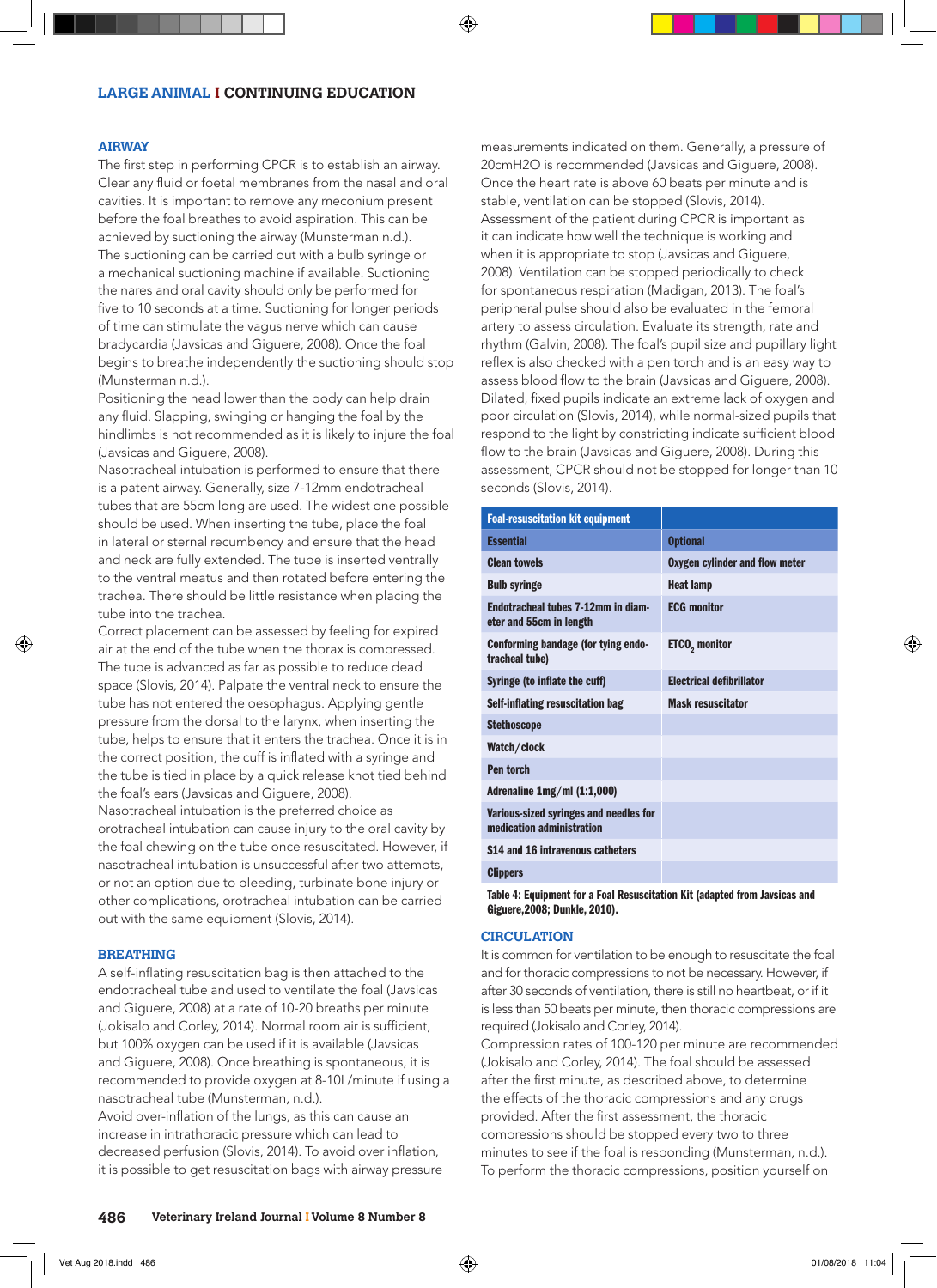the foal's dorsal aspect at the level of the thorax (Corley, 2010). Hands are placed on top of each other, caudal to the foal's triceps and at the highest point of the thorax. The entire upper body is used, and it is important to keep elbows locked and shoulders over the foal's thorax (Javsicas and Giguere, 2008). The hands should move down 3-5cm for each compression. The thorax should be depressed 40% and then allowed to fully expand again during each compression (Munsterman, n.d.). Towels or sandbags supporting the thorax can assist with the compressions (Javsicas and Giguere, 2008).

While the compressions are being performed, another person needs to be providing breaths at a rate of 10-20 per minute (Jokisalo and Corley, 2014). These two roles can be alternated between the two people to avoid them getting tired (Munsterman, n.d.). If there is only one person available to perform CPCR than they should perform 15 thoracic compressions, followed by two breaths (Corley, 2010). A small number of foals can be born with fractured ribs, so, the entire rib cage needs to be palpated before thoracic compressions are carried out. This is required as the ribs most commonly fractured, ribs 3-8, are located directly over the heart. Thoracic compressions to these fractured ribs could potentially puncture the heart. If a foal does present with fractured ribs, the affected side should be placed down during compressions. (Munsterman, n.d.). If ribs are broken

on both sides, than the side with more fractures is placed on the ground (Corley, 2010).

#### **DRUGS**

Medications are administered usually after 30-60 seconds if the foal is still non-responsive after thoracic compressions. Adrenaline is the most commonly-used drug during CPCR. It causes peripheral vasoconstriction and increased aortic pressure during diastole. These effects, combined with ventilation and thoracic compressions, help with restoring coronary perfusion (Javsicas and Giguere, 2008). Adrenaline can be given intravenously at a dose rate of 0.01-0.02mg/kg or, if present, through a nasotracheal tube at a dose rate of 0.05-0.1mg/kg (Munsterman, n.d.). Intracardiac administration is not advised as it may cause myocardial lacerations, ventricular tachycardia and coronary vessel thrombosis (Madigan, 2017). Administration can be repeated every two to three minutes in conjunction with the thoracic compressions and then the foal's response assessed, as mentioned above (Munsterman, n.d.). Both atropine and doxapram are contraindicated for resuscitation in foals (Munsterman, n.d.). Atropine is not used as, at low doses, it can worsen the bradycardia and, at high doses, it can cause tachycardia, increasing the cardiac muscles' demand for oxygen, which will cause the situation to deteriorate (Palmer, n.d.). Doxapram is contraindicated

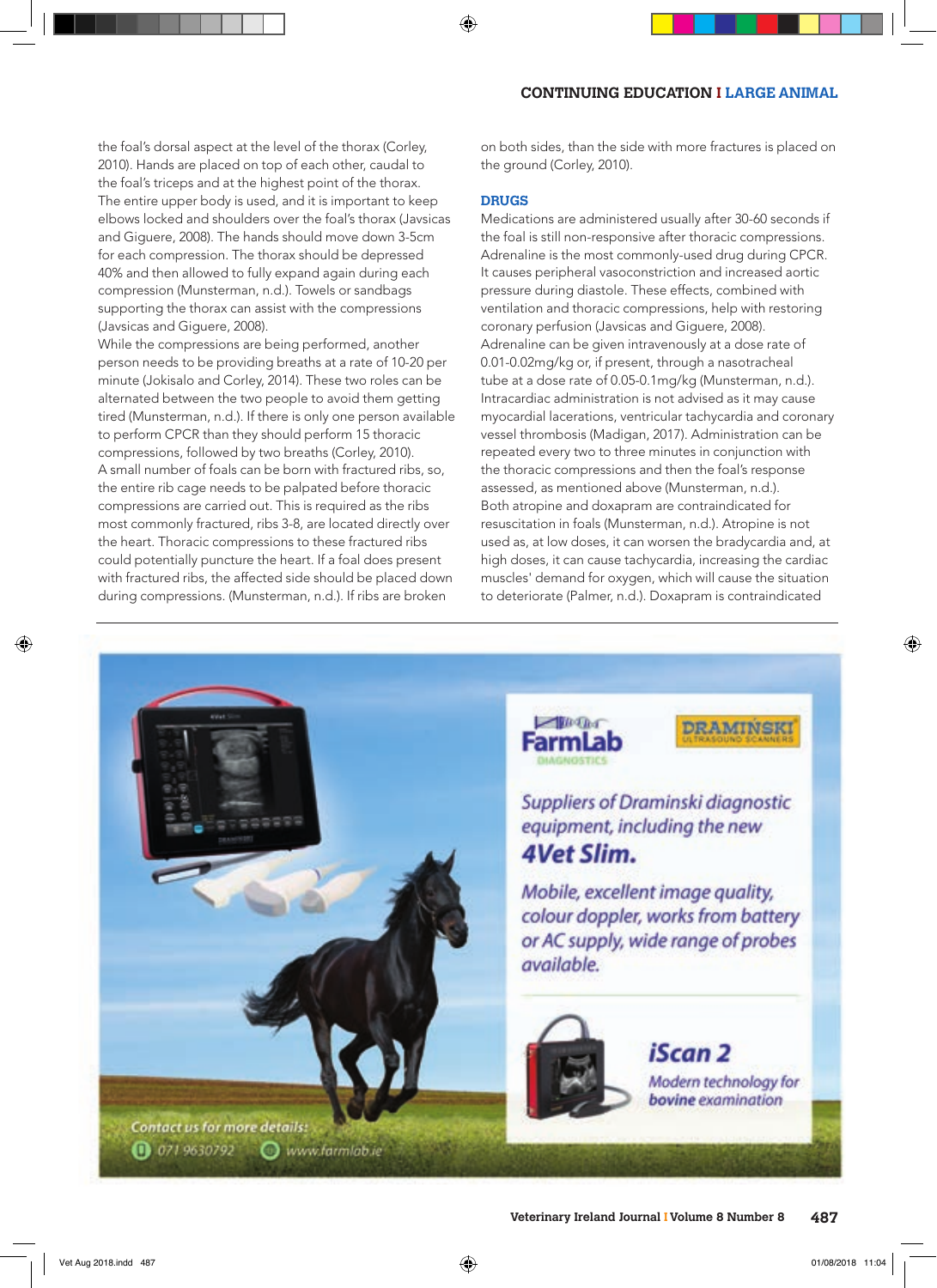

due to its effects on cerebral blood flow, causing an increase in oxygen demand which can be detrimental in a foal with poor circulation (Dunkle, 2010).

## **OTHER TREATMENTS**

Fluid therapy is only needed during resuscitation if the foal is suffering from excessive haemorrhage. If fluids are given with no haemorrhage present, the foal is at risk of becoming hypervolaemic. If fluid therapy is needed, the foal can be given 20ml/kg of an isotonic, glucose-free fluid, such as 0.9% NaCl, over 20 minutes intravenously as a bolus. The foal's response is then assessed and up to three more boluses can be administered if needed. Once the foal has been fully resuscitated, glucose can be added to the fluids at a rate of 4-8mg/kg/minute. The addition of glucose can help with cardiac output, blood-glucose levels and reversing metabolic acidosis. (Munsterman, n.d.).

#### **WHEN TO DISCONTINUE RESUSCITATION**

CPCR is deemed to have been successful when spontaneous circulation is restored, and the foal can express normal behaviour such as nursing and walking (Slovis 2014). It is recommended to cease thoracic compressions after 10- 15 minutes (Munsterman n.d.) if there is still no spontaneous respiration, circulation, pupillary light reflex and the foal has fixed, dilated pupils (Galvin, 2008). It is likely that the foal has suffered from cerebral hypoxia if unresponsive for this length of time (Munsterman n.d.).

# **AFTERCARE**

If the resuscitation is successful and the foal is stable, it should be placed in an intensive care unit where it can be

closely monitored and treated. This is important as repeated arrests are common within the first 24-48 hours (Dunkle, 2010). The foal will need a thorough physical examination, monitoring of hydration status and oxygen levels of their blood and tissues, electrocardiogram (ECG) monitoring, blood gas analysis, pulse oximetry, central venous pressure measurement and echocardiography, as this will give a thorough evaluation of the foal's cardiopulmonary system (Javsicas and Giguere, 2008).

Once CPCR has been successful, place the foal back with the mare in a clean stall and interfere only when needed. This will ensure that the pair are able to bond, and the mare will not reject the foal (Holtgrew-Bohling, 2016).

#### **CONCLUSION**

For the resuscitation of a neonatal foal to be successful, preparation is key. All necessary equipment needs to be working and readily available. Everyone involved must understand each role in the CPCR procedure and be able to carry out any aspect of it efficiently and effectively. This is important as the roles tend to alternate between ventilation, thoracic compressions and drug administration to prevent tiredness.

Training your clients in foal CPCR is beneficial as they can begin the process while waiting for veterinary assistance. It will also improve client-practice relationships as it shows that the practice is invested in the health of their animals. After successful CPCR, there is still risk of the foal having a repeat arrest or suffering from hypothermia due to its compromised thermoregulatory centre. Therefore, intensive nursing care and monitoring is required to ensure the foal becomes healthy and fully recovers.